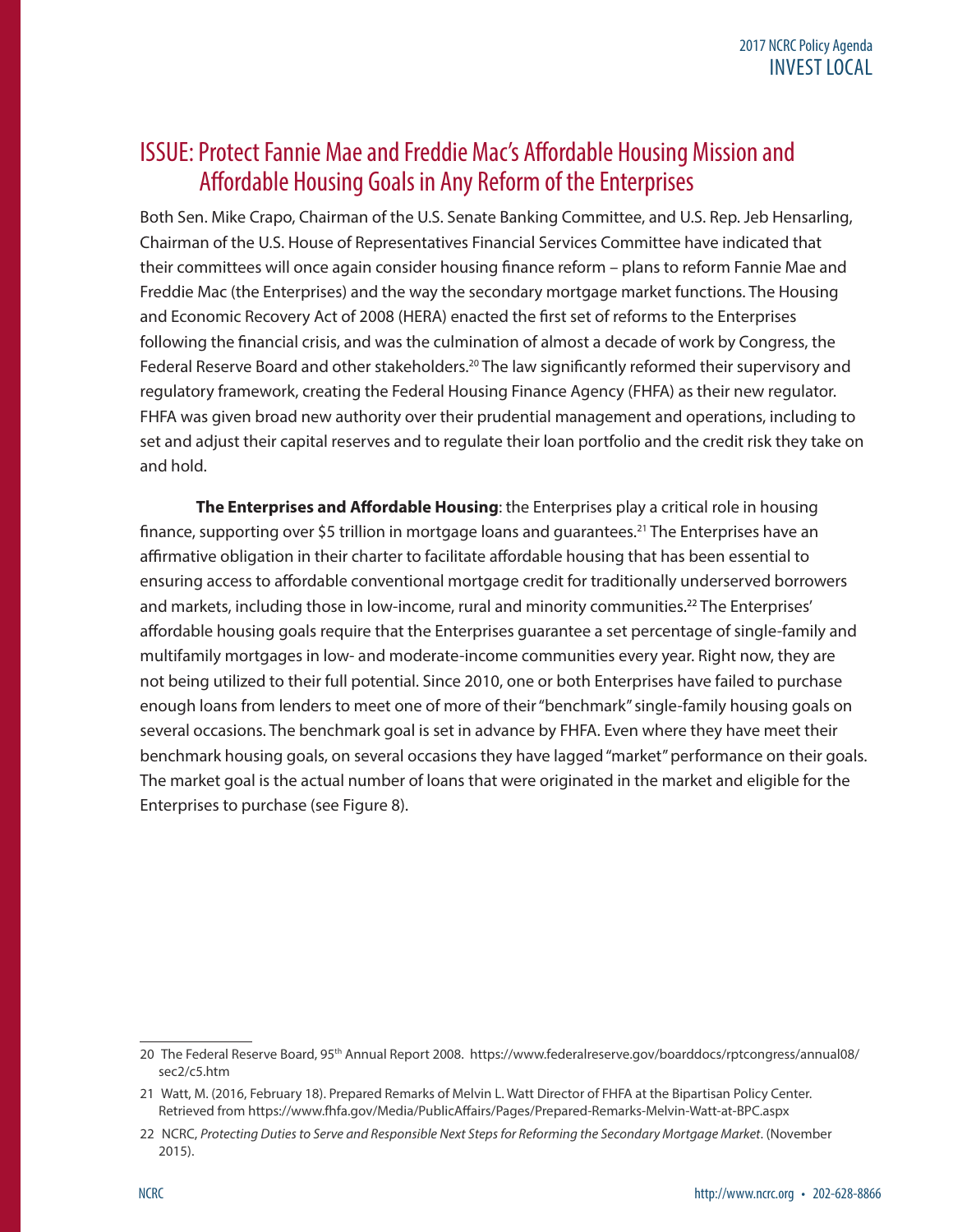| <b>AFFORDABLE HOUSING</b>                                 | <b>Single Family Housing Goals</b> | <b>Housing Goal Performance</b> |                                 |                    |  |  |  |  |
|-----------------------------------------------------------|------------------------------------|---------------------------------|---------------------------------|--------------------|--|--|--|--|
| <b>GOALS</b>                                              | <b>Benchmark</b><br>Market         |                                 | <b>Fannie Mac</b>               | <b>Freddie Mac</b> |  |  |  |  |
| <b>Low-Income Home</b><br><b>Purchase Goal</b>            | 24%<br>23.6%                       |                                 | 23.5%                           | 22.3%              |  |  |  |  |
| <b>Very Low-Income Home</b><br><b>Purchase Goal</b>       | 6%<br>5.8%                         |                                 | 5.6%                            | 5.4%               |  |  |  |  |
| <b>Low Income Areas Home</b><br><b>Purchase Goal</b>      | 19%<br>19.8%                       |                                 | 20.4%                           | 19.0%              |  |  |  |  |
| <b>Low Income Areas Home</b><br><b>Purchase Subgoal</b>   | 14%<br>15.2%                       |                                 | 15.6%                           | 14.5%              |  |  |  |  |
| <b>Low-Income Refinance</b><br>Goal                       | 21%<br>22.5%                       |                                 | 22.1%                           | 22.8%              |  |  |  |  |
|                                                           | <b>Multifamily Housing Goals</b>   |                                 | <b>Housing Goal Performance</b> |                    |  |  |  |  |
| <b>Low-Income Multifamily</b><br>Goal (Units)             | 300,000                            |                                 | 307,510                         | 379,042            |  |  |  |  |
| <b>Very Low-Income</b><br><b>Multifamily Goal (Units)</b> | 60,000                             |                                 | 69,078                          | 76,935             |  |  |  |  |
| <b>Small Property: Low-</b><br><b>Income (Units)</b>      | 6,000                              |                                 | \$6,731.00                      | 12,801             |  |  |  |  |

 $\blacksquare$ 

### **The Enterprises' 2015 Housing Goals**

 $2015$ 

FIGURE 8: The Enterprises' 2015 Housing Goals (pink is where an Enterprise failed to meet the benchmark goal; gold is where an Enterprise lagged market performance) Source: NCRC.

**The Enterprises and Blame for the Financial Crisis**: For years, opponents in Congress and some of the largest financial players in the private market, who view them as government-sponsored competitors, have blamed the Enterprises as well as their affordable housing goals for the financial crisis. Opponents have advocated for diminishing their role in the secondary mortgage market or scrapping them entirely, including their affordable housing goals.23 The *U.S. Financial Crisis Inquiry Report* found, however, that although the Enterprises participated in the expansion of subprime and other risky mortgages, they followed rather than led Wall Street and other lenders – they were not the primary cause.<sup>24</sup> In the midst of an overall housing bubble and housing market meltdown, the loans purchased or guaranteed by the Enterprises generated substantial losses, but delinquency rates for the Enterprises' loans were substantially lower than loans securitized by other financial firms.<sup>25</sup>

**Tight Credit Access and the Enterprises in Conservatorship**: In 2008, former FHFA Director Ed Demarco placed the Enterprises in conservatorship, and both were put on a path to wind down their operations – their capital reserves, their loan portfolios and to shrink their role in holding credit risk in the secondary mortgage market. Since that time, both Enterprises have implemented risk-based pricing and increased their guarantee fees by 250 percent – fees that are passed on to homebuyers.

<sup>23</sup> For example, see Senator Johnny Isakson (R-GA) Q & A with Nominee Steve Mnuchin, *Nomination hearing of Steven Mnuchin to be Secretary of the Treasury* (January 19, 2017).

<sup>24</sup> *U.S. Financial Crisis Inquiry Report,* National Commission on the Causes of the Financial and Economic Crisis in the United States, pursuant to Public Law 111-21 (February 25, 2011). http://fcic.law.stanford.edu/report

<sup>25</sup> Ibid.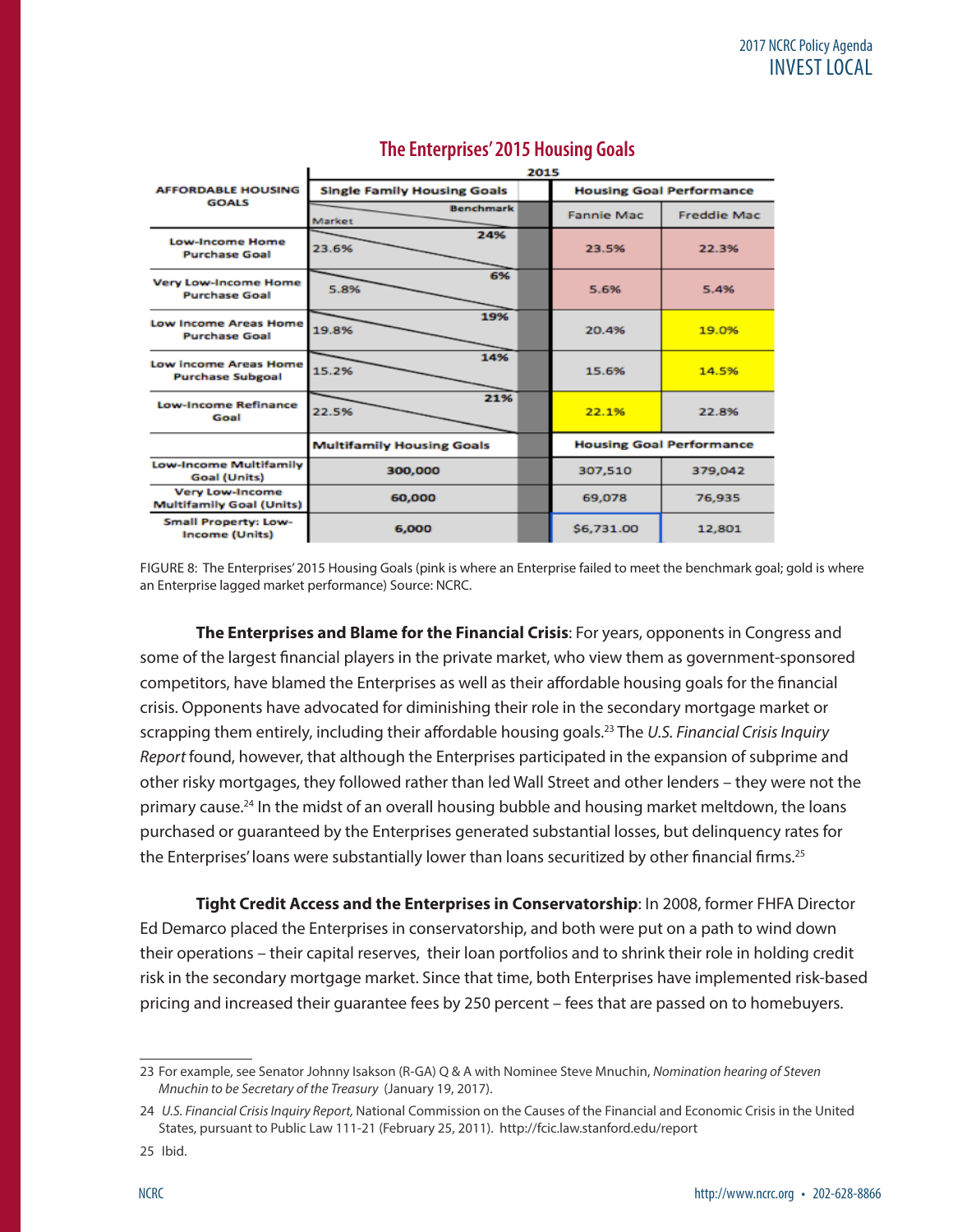Also, their credit score requirements have risen substantially – 77 percent of their mortgage guarantees are for borrowers with an average credit score at or above 720 (see Table 9).<sup>26</sup> However, 40 percent of all FICO scores nationally fall below 700 and a relatively small share of new mortgages are being originated to that share of creditworthy borrowers.<sup>27</sup> Across the mortgage market, tight credit standards are estimated to have prevented 6.3 million mortgages between 2009 and 2015 if compared with standards during historical periods of safe lending (see Figure 8).<sup>28</sup> As a result, the wealth-building tool of homeownership is now out of reach for too many borrowers.

|                              |      |      |      |      |      | <b>Change</b> |
|------------------------------|------|------|------|------|------|---------------|
| <b>Product Type</b>          | 2011 | 2012 | 2013 | 2014 | 2015 | 2014 to 2015  |
| <b>Fixed 30-Year</b>         | 58%  | 63%  | 68%  | 75%  | 76%  | 1%            |
| <b>Fixed 15-Year</b>         | 27%  | 26%  | 23%  | 16%  | 17%  | 1%            |
| <b>Fixed Other Terms</b>     | 7%   | 6%   | 5%   | 4%   | 5%   | 1%            |
| ARM                          | 8%   | 4%   | 3%   | 6%   | 3%   | $-3%$         |
| <b>Loan Purpose</b>          |      |      |      |      |      |               |
| Purchase                     | 26%  | 24%  | 35%  | 57%  | 47%  | $-10%$        |
| <b>Rate-Term Refinance</b>   | 55%  | 58%  | 48%  | 26%  | 34%  | 8%            |
| <b>Cash-Out Refinance</b>    | 19%  | 18%  | 17%  | 17%  | 20%  | 3%            |
| <b>LTV Ratio</b>             |      |      |      |      |      |               |
| $0 - 70$ Percent             | 50%  | 48%  | 42%  | 29%  | 33%  | 4%            |
| 70.1 - 80 Percent            | 41%  | 40%  | 41%  | 44%  | 42%  | $-2%$         |
| 80.1 - 90 Percent            | 5%   | 6%   | 8%   | 12%  | 12%  | 0%            |
| > 90 Percent                 | 4%   | 6%   | 9%   | 16%  | 14%  | $-2%$         |
| <b>Credit Score</b>          |      |      |      |      |      |               |
| $>= 720$                     | 85%  | 87%  | 82%  | 74%  | 77%  | 2%            |
| $660 - 719$                  | 13%  | 12%  | 16%  | 21%  | 20%  | $-2%$         |
| < 660                        | 2%   | 1%   | 2%   | 4%   | 4%   | 0%            |
| <b>Risk Layering</b>         |      |      |      |      |      |               |
| Jumbo Conforming             | 12%  | 9%   | 9%   | 8%   | 9%   | 1%            |
| Condo/Cooperative            | 9%   | 10%  | 11%  | 10%  | 10%  | $-1\%$        |
| <b>Investment Properties</b> | 6%   | 8%   | 11%  | 9%   | 8%   | $-1%$         |

#### **Acquisition Share by Risk Profile**

FIGURE 9. Source: Federal Housing Finance Agency (FHFA)

## Who Can Act:

The U.S. Congress, the Federal Housing Finance Agency (FHFA), the U.S. Department of the Treasury

## NCRC's Position:

NCRC urges Congress to protect, defend and strengthen the affordable housing goals and the affordable housing mission at the Enterprises. The Enterprises' goals and mission are critical incentives in the law that facilitate conventional mortgage credit to underserved communities. The *U.S. Financial Crisis Inquiry* 

<sup>26</sup> FHFA, Fannie Mae and Freddie Mac Single Family Guarantee Fees In 2015 (August 2016). Table 3.

<sup>27</sup> H*ousing Finance Reform: Access and Affordability in Focus*, Counselor Antonio Weiss and Assistant Secretary for Economic Policy Karen Dynan, Medium (October 26, 2016).

<sup>28</sup> Bai, B., Goodman, L., & Zhu, J. *Overly tight credit killed 1.1 million mortgages in 2015*. (November 21, 2016)